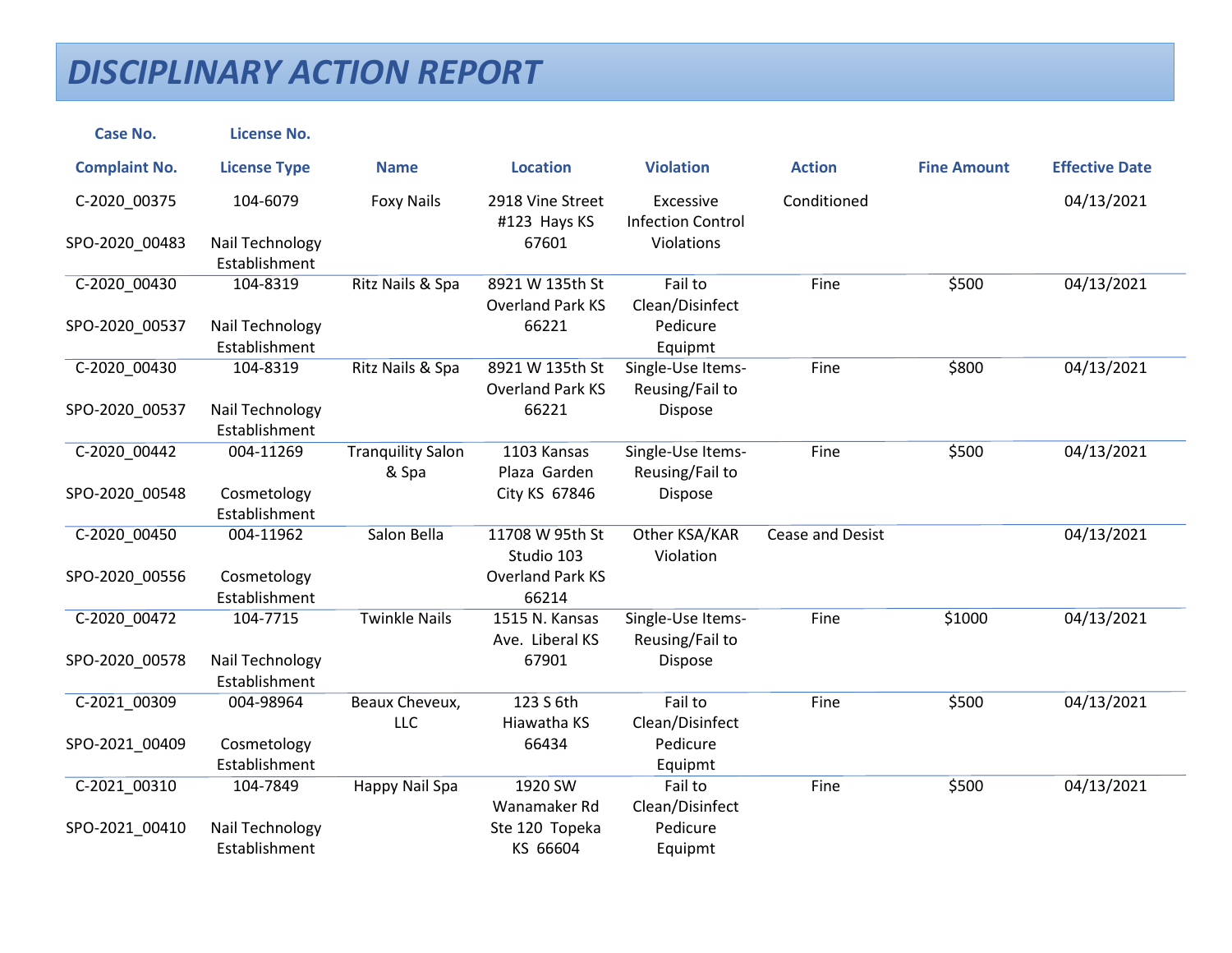| <b>Case No.</b>      | <b>License No.</b>  |                    |                         |                   |               |                    |                       |
|----------------------|---------------------|--------------------|-------------------------|-------------------|---------------|--------------------|-----------------------|
| <b>Complaint No.</b> | <b>License Type</b> | <b>Name</b>        | <b>Location</b>         | <b>Violation</b>  | <b>Action</b> | <b>Fine Amount</b> | <b>Effective Date</b> |
| C-2021_00310         | 104-7849            | Happy Nail Spa     | 1920 SW                 | Single-Use Items- | Fine          | \$500              | 04/13/2021            |
|                      |                     |                    | Wanamaker Rd            | Reusing/Fail to   |               |                    |                       |
| SPO-2021 00410       | Nail Technology     |                    | Ste 120 Topeka          | Dispose           |               |                    |                       |
|                      | Establishment       |                    | KS 66604                |                   |               |                    |                       |
| C-2021_00311         | 204-9725            | Q Nails            | 1278 W Amity St         | Fail to           | Fine          | \$500              | 04/13/2021            |
|                      |                     |                    | Louisburg KS            | Clean/Disinfect   |               |                    |                       |
| SPO-2021_00411       | Esthetics           |                    | 66053                   | Pedicure          |               |                    |                       |
|                      | Establishment       |                    |                         | Equipmt           |               |                    |                       |
| C-2021 00312         | 104-6647            | <b>Regal Nails</b> | 1501 SW                 | Single-Use Items- | Fine          | \$1000             | 04/13/2021            |
|                      |                     |                    | Wanamaker               | Reusing/Fail to   |               |                    |                       |
| SPO-2021_00412       | Nail Technology     |                    | Topeka KS               | Dispose           |               |                    |                       |
|                      | Establishment       |                    | 66604                   |                   |               |                    |                       |
| C-2021 00312         | 104-6647            | <b>Regal Nails</b> | 1501 SW                 | Fail to           | Fine          | \$1000             | 04/13/2021            |
|                      |                     |                    | Wanamaker               | Clean/Disinfect   |               |                    |                       |
| SPO-2021 00412       | Nail Technology     |                    | Topeka KS               | Pedicure          |               |                    |                       |
|                      | Establishment       |                    | 66604                   | Equipmt           |               |                    |                       |
| C-2021 00313         | 004-11827           | Salon Renew        | 1420 Kasold Ste         | Fail to           | Fine          | \$500              | 04/13/2021            |
|                      |                     |                    | D Lawrence KS           | Clean/Disinfect   |               |                    |                       |
| SPO-2021_00413       | Cosmetology         |                    | 66049                   | Pedicure          |               |                    |                       |
|                      | Establishment       |                    |                         | Equipmt           |               |                    |                       |
| C-2021 00314         | 004-99446           | Spa Royal, LLC     | 2326 Industrial         | Single-Use Items- | Fine          | \$1000             | 04/13/2021            |
|                      |                     |                    | Rd #400                 | Reusing/Fail to   |               |                    |                       |
| SPO-2021_00414       | Cosmetology         |                    | Emporia KS              | Dispose           |               |                    |                       |
|                      | Establishment       |                    | 66801                   |                   |               |                    |                       |
| C-2021 00315         | 004-100098          | Polished. Salon.   | 639 Main St Ste         | Fail to           | Fine          | \$500              | 04/13/2021            |
|                      |                     |                    | 105 Hoxie KS            | Clean/Disinfect   |               |                    |                       |
| SPO-2021 00415       | Cosmetology         |                    | 67740                   | Pedicure          |               |                    |                       |
|                      | Establishment       |                    |                         | Equipmt           |               |                    |                       |
| C-2021 00317         | 104-8233            | Nini Nails & Spa   | 7131 W 151st St         | Single-Use Items- | Fine          | \$1000             | 04/13/2021            |
|                      |                     |                    | <b>Overland Park KS</b> | Reusing/Fail to   |               |                    |                       |
| SPO-2021_00417       | Nail Technology     |                    | 66223                   | Dispose           |               |                    |                       |
|                      | Establishment       |                    |                         |                   |               |                    |                       |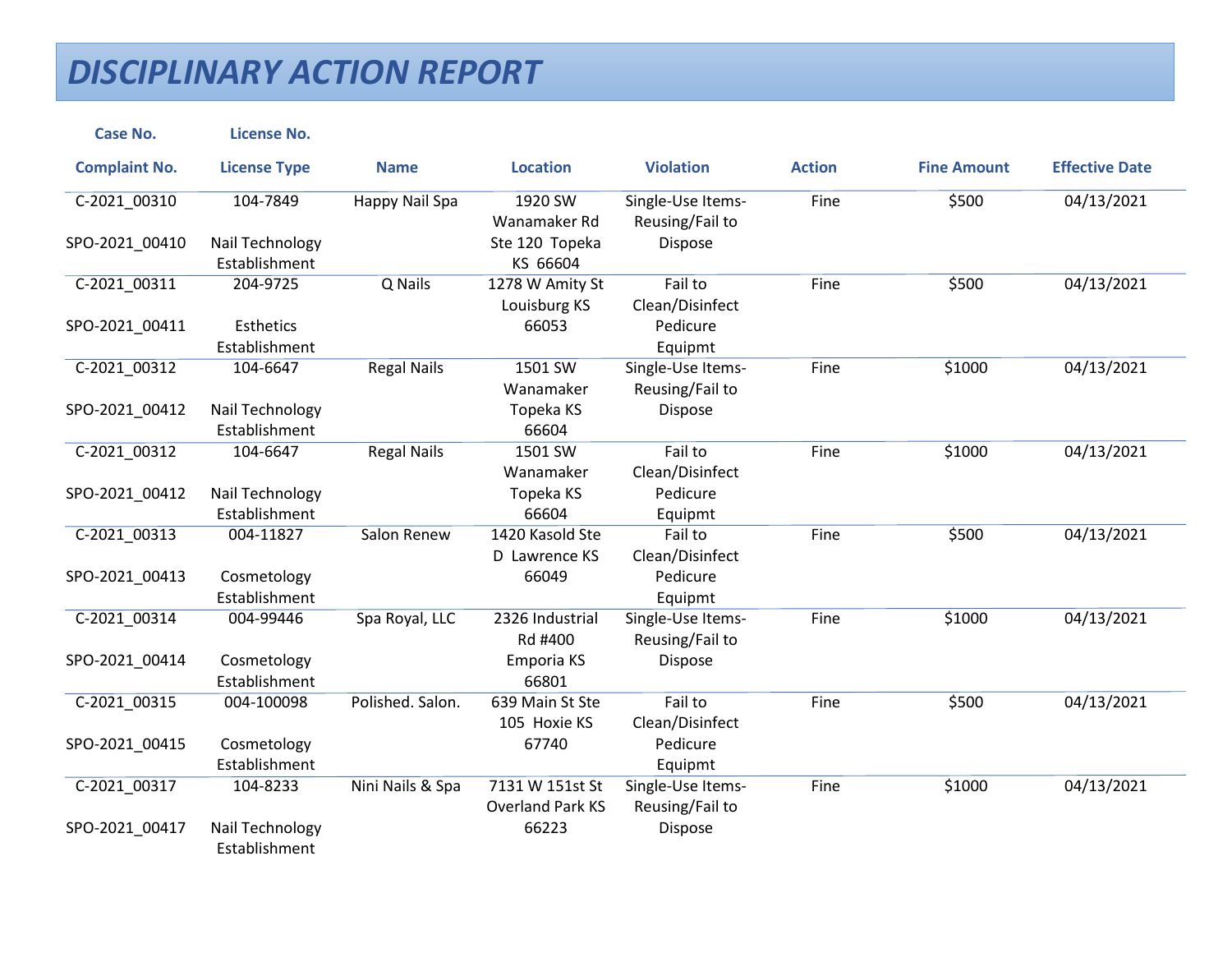| <b>Case No.</b>      | <b>License No.</b>  |                         |                  |                   |               |                    |                       |
|----------------------|---------------------|-------------------------|------------------|-------------------|---------------|--------------------|-----------------------|
| <b>Complaint No.</b> | <b>License Type</b> | <b>Name</b>             | <b>Location</b>  | <b>Violation</b>  | <b>Action</b> | <b>Fine Amount</b> | <b>Effective Date</b> |
| C-2021_00318         | 104-8304            | <b>Fashion Nails</b>    | 202 E Centennial | Fail to           | Fine          | \$500              | 04/13/2021            |
|                      |                     |                         | Dr Ste C2        | Clean/Disinfect   |               |                    |                       |
| SPO-2021_00418       | Nail Technology     |                         | Pittsburg KS     | Pedicure          |               |                    |                       |
|                      | Establishment       |                         | 66762            | Equipmt           |               |                    |                       |
| C-2021_00318         | 104-8304            | <b>Fashion Nails</b>    | 202 E Centennial | Single-Use Items- | Fine          | \$500              | 04/13/2021            |
|                      |                     |                         | Dr Ste C2        | Reusing/Fail to   |               |                    |                       |
| SPO-2021_00418       | Nail Technology     |                         | Pittsburg KS     | Dispose           |               |                    |                       |
|                      | Establishment       |                         | 66762            |                   |               |                    |                       |
| C-2021 00319         | 004-11333           | <b>Back Alley</b>       | 510 W. Maple     | Fail to           | Fine          | \$500              | 04/13/2021            |
|                      |                     | <b>Beauty Parlor</b>    | Canton KS 67428  | Clean/Disinfect   |               |                    |                       |
| SPO-2021_00419       | Cosmetology         |                         |                  | Pedicure          |               |                    |                       |
|                      | Establishment       |                         |                  | Equipmt           |               |                    |                       |
| C-2021 00320         | 104-7926            | Davi Nails #2428        | 1701 S Kansas Rd | Fail to           | Fine          | \$1000             | 04/13/2021            |
|                      |                     |                         | #110 Newton KS   | Clean/Disinfect   |               |                    |                       |
| SPO-2021_00420       | Nail Technology     |                         | 67114            | Pedicure          |               |                    |                       |
|                      | Establishment       |                         |                  | Equipmt           |               |                    |                       |
| C-2021_00320         | 104-7926            | Davi Nails #2428        | 1701 S Kansas Rd | Single-Use Items- | Fine          | \$1000             | 04/13/2021            |
|                      |                     |                         | #110 Newton KS   | Reusing/Fail to   |               |                    |                       |
| SPO-2021 00420       | Nail Technology     |                         | 67114            | Dispose           |               |                    |                       |
|                      | Establishment       |                         |                  |                   |               |                    |                       |
| C-2021 00321         | 104-8239            | Spa Pedicure            | 626 S Andover    | Fail to           | Fine          | \$500              | 04/13/2021            |
|                      |                     | <b>Nails</b>            | Rd Ste 200       | Clean/Disinfect   |               |                    |                       |
| SPO-2021_00421       | Nail Technology     |                         | Andover KS       | Pedicure          |               |                    |                       |
|                      | Establishment       |                         | 67002            | Equipmt           |               |                    |                       |
| C-2021 00321         | 104-8239            | Spa Pedicure            | 626 S Andover    | Single-Use Items- | Fine          | \$500              | 04/13/2021            |
|                      |                     | <b>Nails</b>            | Rd Ste 200       | Reusing/Fail to   |               |                    |                       |
| SPO-2021 00421       | Nail Technology     |                         | Andover KS       | Dispose           |               |                    |                       |
|                      | Establishment       |                         | 67002            |                   |               |                    |                       |
| C-2021 00325         | 004-11734           | <b>Track Side Salon</b> | 22 W Main        | Fail to           | Fine          | \$500              | 04/13/2021            |
|                      |                     |                         | Chanute KS       | Clean/Disinfect   |               |                    |                       |
| SPO-2021_00425       | Cosmetology         |                         | 66720            | Pedicure          |               |                    |                       |
|                      | Establishment       |                         |                  | Equipmt           |               |                    |                       |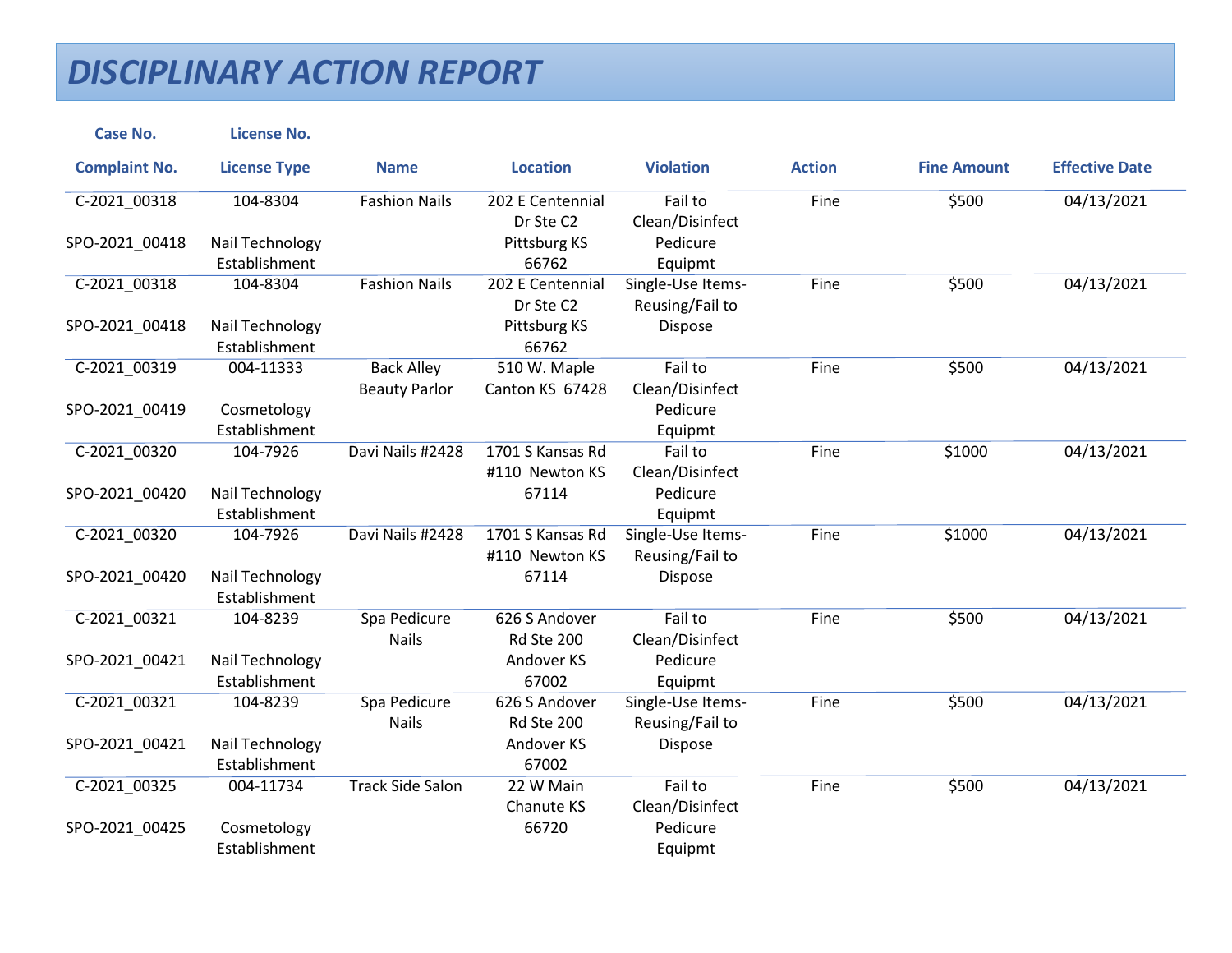| <b>Case No.</b>      | <b>License No.</b>               |                                       |                                     |                                      |               |                    |                       |
|----------------------|----------------------------------|---------------------------------------|-------------------------------------|--------------------------------------|---------------|--------------------|-----------------------|
| <b>Complaint No.</b> | <b>License Type</b>              | <b>Name</b>                           | <b>Location</b>                     | <b>Violation</b>                     | <b>Action</b> | <b>Fine Amount</b> | <b>Effective Date</b> |
| C-2021_00325         | 004-11734                        | <b>Track Side Salon</b>               | 22 W Main<br>Chanute KS             | Single-Use Items-<br>Reusing/Fail to | Fine          | \$500              | 04/13/2021            |
| SPO-2021 00425       | Cosmetology<br>Establishment     |                                       | 66720                               | Dispose                              |               |                    |                       |
| C-2021_00330         | 001-101990                       | Peterson,<br>Rhonda Elaine            |                                     | Late Apprentice<br>Application       | Fine          | \$25               | 04/13/2021            |
| SPO-2021_00430       | Cosmetology<br>Apprentice - PT   |                                       |                                     |                                      |               |                    |                       |
| C-2021 00331         | 001-101991                       | De Anchondo,<br>Yabelimar             |                                     | Late Apprentice<br>Application       | Fine          | \$25               | 04/13/2021            |
| SPO-2021_00431       | Cosmetology<br>Apprentice - PT   | Carrasquillo                          |                                     |                                      |               |                    |                       |
| C-2021 00332         | 101-88094                        | Davis, Chante<br>Michelle             |                                     | Late Apprentice<br>Application       | Fine          | \$25               | 04/13/2021            |
| SPO-2021_00432       | Manicurist<br>Apprentice - PT    |                                       |                                     |                                      |               |                    |                       |
| C-2021_00335         | Unlicensed                       | Mahat, Monika                         |                                     | Unlicensed<br>Individual             | Fine          | \$500              | 04/13/2021            |
| SPO-2021 00435       | <b>KBOC Unlicensed</b>           |                                       |                                     |                                      |               |                    |                       |
| C-2021_00336         | Unlicensed                       | UNLICENSED-<br><b>Business-Lather</b> | 7724 E 37th St N<br>Ste 323 Wichita | Unlicensed<br>Establishment          | Fine          | \$500              | 04/13/2021            |
| SPO-2021 00436       | Cosmetology<br>Establishment     | Salon                                 | KS 67226                            |                                      |               |                    |                       |
| C-2021 00338         | 004-100078                       | Curls Gone Wild<br>Salon              | 313 N Mead<br>Wichita KS            | Single-Use Items-<br>Reusing/Fail to | Fine          | \$500              | 04/13/2021            |
| SPO-2021_00438       | Cosmetology<br>Establishment     |                                       | 67202                               | Dispose                              |               |                    |                       |
| C-2021 00339         | 104-6720                         | Nail Lounge                           | 10410 West<br>Maple Street,         | Fail to<br>Clean/Disinfect           | Fine          | \$1000             | 04/13/2021            |
| SPO-2021_00439       | Nail Technology<br>Establishment |                                       | Suite 104<br>Wichita KS<br>67209    | Pedicure<br>Equipmt                  |               |                    |                       |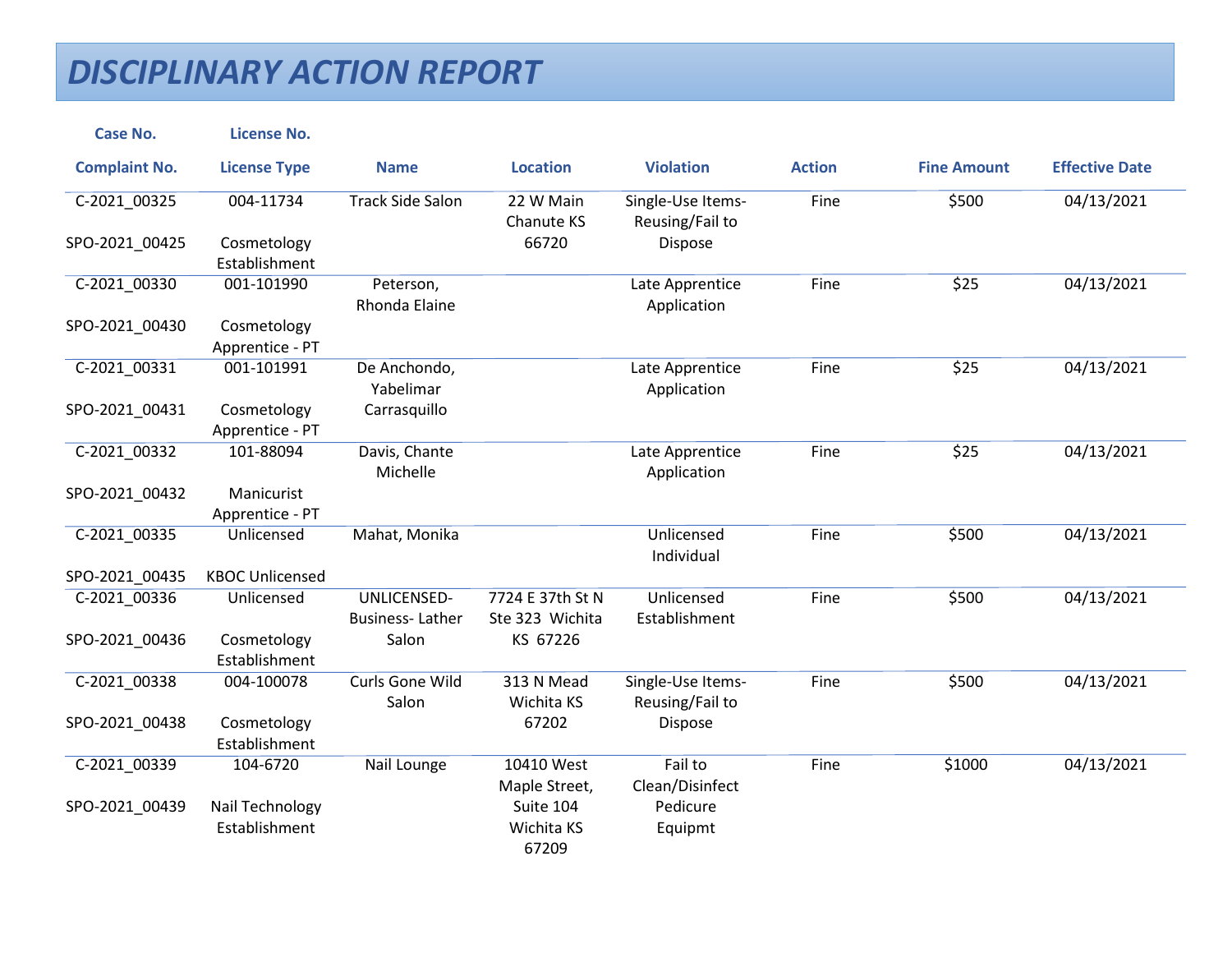| <b>Case No.</b>      | <b>License No.</b>               |                                     |                                     |                                      |                      |                    |                       |
|----------------------|----------------------------------|-------------------------------------|-------------------------------------|--------------------------------------|----------------------|--------------------|-----------------------|
| <b>Complaint No.</b> | <b>License Type</b>              | <b>Name</b>                         | <b>Location</b>                     | <b>Violation</b>                     | <b>Action</b>        | <b>Fine Amount</b> | <b>Effective Date</b> |
| C-2021_00339         | 104-6720                         | Nail Lounge                         | 10410 West<br>Maple Street,         | Single-Use Items-<br>Reusing/Fail to | Fine                 | \$1000             | 04/13/2021            |
| SPO-2021_00439       | Nail Technology<br>Establishment |                                     | Suite 104<br>Wichita KS<br>67209    | Dispose                              |                      |                    |                       |
| C-2021_00340         | 004-12837                        | <b>Shearly Chic</b><br>Salon        | 130 E Ross Ste<br>101 Clearwater    | Single-Use Items-<br>Reusing/Fail to | Fine                 | \$500              | 04/13/2021            |
| SPO-2021_00440       | Cosmetology<br>Establishment     |                                     | KS 67026                            | Dispose                              |                      |                    |                       |
| C-2021_00343         | 101-88067                        | Grubb, Skylar<br>JoLeigh            |                                     | Failure to<br>Comply with            | License<br>Suspended |                    | 04/13/2021            |
| SPO-2021_00443       | Manicurist<br>Apprentice - PT    |                                     |                                     | <b>Board Order</b>                   |                      |                    |                       |
| C-2021 00344         | 104-6184                         | J T Nails                           | 3003 4th St<br>Leavenworth KS       | Fail to<br>Clean/Disinfect           | Fine                 | \$1000             | 04/13/2021            |
| SPO-2021_00444       | Nail Technology<br>Establishment |                                     | 66048                               | Pedicure<br>Equipmt                  |                      |                    |                       |
| C-2021 00344         | 104-6184                         | J T Nails                           | 3003 4th St<br>Leavenworth KS       | Single-Use Items-<br>Reusing/Fail to | Fine                 | \$500              | 04/13/2021            |
| SPO-2021 00444       | Nail Technology<br>Establishment |                                     | 66048                               | <b>Dispose</b>                       |                      |                    |                       |
| C-2021_00345         | 104-8050                         | Nails So Happy                      | 1811 Village W<br>Pkwy #105         | Single-Use Items-<br>Reusing/Fail to | Fine                 | \$600              | 04/13/2021            |
| SPO-2021_00445       | Nail Technology<br>Establishment |                                     | Kansas City KS<br>66111             | Dispose                              |                      |                    |                       |
| C-2021 00346         | 104-7571                         | <b>Regal Nails Salon</b><br>and Spa | 10824 Parallel<br>Pkwy Kansas       | Single-Use Items-<br>Reusing/Fail to | Fine                 | \$500              | 04/13/2021            |
| SPO-2021_00446       | Nail Technology<br>Establishment |                                     | City KS 66109                       | Dispose                              |                      |                    |                       |
| C-2021 00347         | 004-100341                       | T & Co Salon and<br>Spa             | 871 W Eisehower<br>Rd Ste C Lansing | Single-Use Items-<br>Reusing/Fail to | Fine                 | \$500              | 04/13/2021            |
| SPO-2021_00447       | Cosmetology<br>Establishment     |                                     | KS 66043                            | Dispose                              |                      |                    |                       |